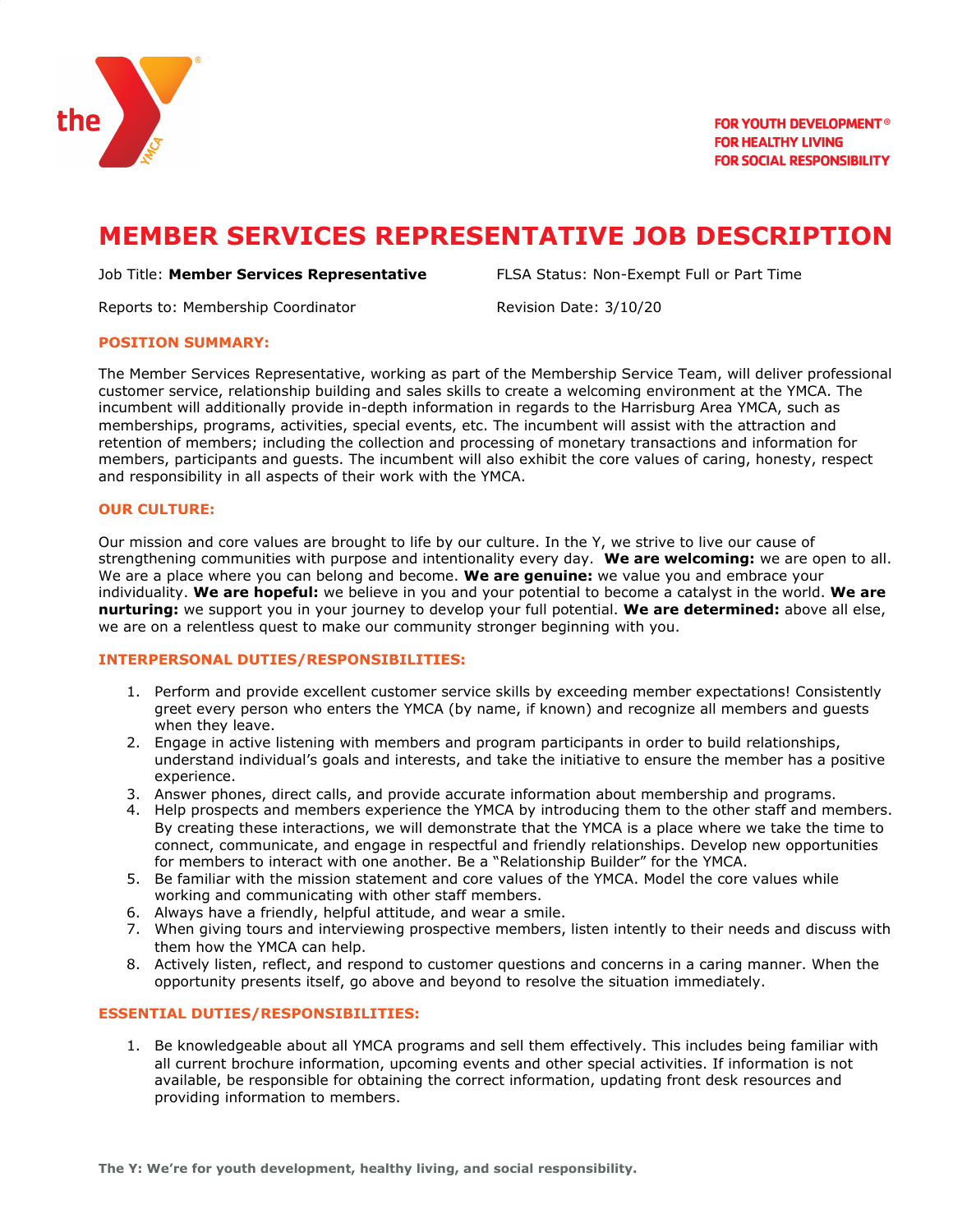

## **FOR YOUTH DEVELOPMENT<sup>®</sup> FOR HEALTHY LIVING FOR SOCIAL RESPONSIBILITY**

- 2. Control access to the facility. Check-in members entering the building by scanning membership cards and obtaining proper identification of guests.
- 3. Register for membership and/or programs by inputting data in the computer, collecting the proper payment and verifying the accuracy of information on YMCA forms.
- 4. Conduct interviews and/or tours responsive to the needs of prospective members; sells memberships.
- 5. Enter all transactions accurately and completely into the computer system. Balance all end of shifts and report any discrepancies to supervisor.
- 6. Follow and enforce all YMCA procedures and policies, including: personnel guidelines, safety guidelines, facility access procedures and membership policies. Carry out emergency plans as necessary.
- 7. Maintain a clean and safe YMCA. Take initiative to clean up/repair areas.
- 8. Be dressed in staff uniform and wear nametag at all times.
- 9. Attend and remain current on all mandatory trainings and staff meetings.
- 10. Be knowledgeable and supportive of the YMCA Annual Campaign.
- 11. Any other duties as assigned.

# **QUALIFICATIONS:**

- Strong communication, customer service, and problem solving skills.
- Ability to actively listen.
- This person needs to be a self-starter, able to handle multiple tasks under limited supervision, work well in a team setting and be detail oriented.
- Experience with and knowledge of computers.
- Possess a positive and professional attitude.
- Have cash handling skills and the ability to reconcile shift transactions.
- A willingness to commit to the mission of the YMCA.

# **PHYSICAL DEMANDS:**

While performing the duties of this job, the employee is frequently required to sit, stand, walk, use hands and fingers, handle or feel objects, tools or controls; reaches with hands and arms; climb or balance; stoop, kneel, crouch, crawl; smell and hear. The employee must occasionally lift and/or move up to 30 pounds. Specific vision abilities required by this job include close and distant vision, peripheral and depth perception, and the ability to adjust focus. Acute hearing skills are required.

## **WORK ENVIRONMENT:**

While performing the duties of this job, this individual may be occasionally exposed to wet conditions. The typical noise level in the Member Service area is moderate.

## **EFFECT ON END RESULT:**

The Member Service Representative position, as part of the Member Service Team, will allow for more consistent and quality customer service by making members, participants and guests of the YMCA feel welcome and increase their sense of belonging to the YMCA. This position will strengthen our ability to provide accurate files, bills, and membership program information.

The overall result of these actions will create engaged members and participants with a strong connection to the YMCA. Their positive experiences will result in members and participants becoming ambassadors for the YMCA.